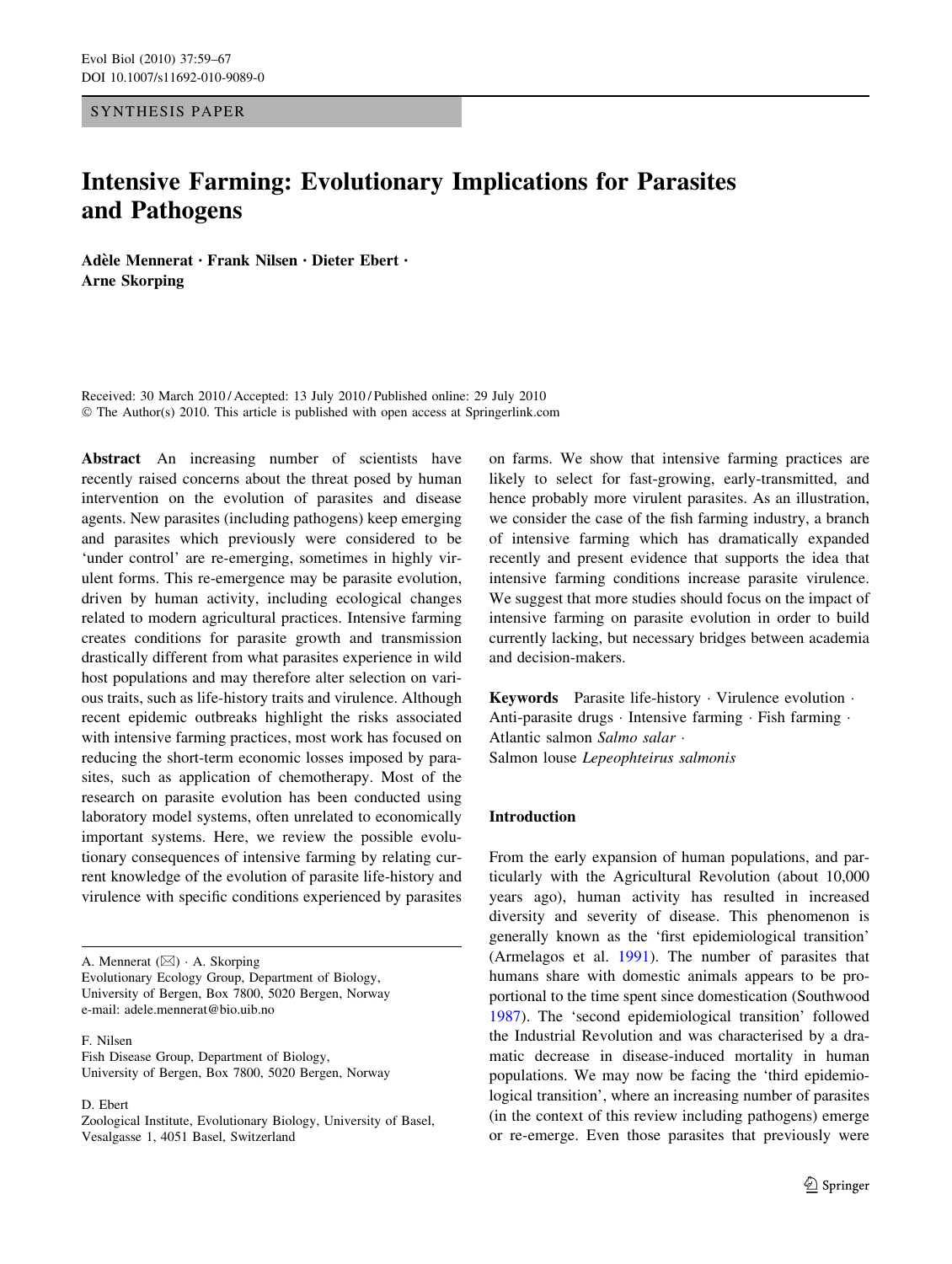considered to be 'under control' can re-emerge, and sometimes in highly virulent forms (Barrett et al. [1998](#page-7-0)). This third epidemiological transition may due to parasite evolution driven by human activity, including ecological changes related to modern agricultural practices (Stearns and Ebert [2001;](#page-8-0) Lebarbenchon et al. [2008](#page-7-0)).

Intensive farming of plants and animals creates conditions for parasite transmission and growth that are drastically different from conditions experienced by parasites in wild host populations. Therefore, intensive farming may alter selection on various traits, such as life-history traits and virulence. We focus our review on intensive animal farming (defined as practices involving large numbers of animals raised on limited land and which require large amounts of food, water and medical inputs), because several issues complicate plant parasite evolution, some of them including spatial structure, crop rotation and aspects related to soil ecology (Kiers et al. [2002](#page-7-0), [2007\)](#page-7-0). Yet many of the concepts discussed herein apply to the evolution of plant parasites.

Farmed host populations are usually of very high local density (several orders of magnitude greater than in the wild), have reduced genetic variation (down to single host lines or genotypes) and are bred for high yield. Rapid evolution can occur in parasites infesting such populations, as illustrated by the repeated emergence and spread of drug resistance in a wide range of parasite species (Coles [2006](#page-7-0); Hastings et al. [2006;](#page-7-0) Hastings and Watkins [2006](#page-7-0); Read and Huijben [2009](#page-8-0)). But although recent epidemic outbreaks (e.g. avian influenza H5N1, foot-and-mouth disease, swine influenza H1N1) have highlighted the risks associated with intensive farming practices, most work on parasites has focused on reducing the short-term economic losses imposed by parasites, such as application of chemotherapy. Most research on parasite evolution has been conducted using laboratory model systems, often unrelated to economically important systems. Such research is of importance to evolutionary biologists, but is perhaps less relevant for determining farm management policies.

The aim of this review is to examine the possible evolutionary consequences of intensive farming by relating current knowledge of the evolution of parasite life-history and virulence with specific conditions experienced by parasites on farms. We outline two major changes in parasite ecology resulting from modern farming practices. First, there has been a recent worldwide spread of intensive farming providing very dense, rapidly expanding and wellconnected (by human assisted transport) host populations, which may favour the evolution of fast-reproducing parasites. Second, under intensive farming conditions, parasite populations are facing cycles of rapid growth followed by drastic declines (caused by either slaughtering of hosts or drug treatment). Such boost-and-bust cycles may select for

fast-growing parasites in a way that is similar to serial passage experiments conducted in the laboratory. In this kind of experiments, parasites are transferred from one host to another under conditions that are expected to make the traits of interest evolve. At the end of the experiment, these traits are compared to those in the ancestral lines of parasites (Ebert [1998](#page-7-0)). Serial passage experiments often yield clearcut conclusions on the evolution of parasite life-history. For example, shorter host lifespan or higher host availability is known to select for faster life-histories of parasites (Crossan et al. [2007;](#page-7-0) Paterson and Barber [2007](#page-8-0); Nidelet et al. [2009](#page-8-0)). We then discuss how the predicted changes in parasite lifehistory may result in increased parasite virulence (parasiteinduced host mortality). As an illustration, we examine the effects of fish farming which, to our sense, provides one of the best frameworks for studying the impact of modern food production on the evolution of parasites.

# Increased Host Density Selects for Faster Parasite Development

On intensive farms, animals are kept at very high densities all year round. In epidemiological theory, host population density has a central role since an increase in the number of hosts affects the probability for parasite transmission stages to contact new hosts (Anderson and May [1978](#page-6-0); May and Anderson [1978](#page-8-0)). Mean parasite abundance should therefore increase with increasing host density, as this has been observed for parasites of mammals (Arneberg et al. [1998](#page-7-0)).

Everything else being equal, the basic reproductive ratio  $(R<sub>0</sub>)$  of parasites increases with host density, so that dense host populations are easier to colonise  $(R_0>1)$  for a higher number of parasite species and hence are likely to harbour higher parasite species richness (Dobson et al. [1992;](#page-7-0) Poulin and Morand [2004\)](#page-8-0). This pattern has been observed both amongst fish (Morand et al. [2000\)](#page-8-0) and mammals (Arneberg [2002](#page-6-0)). The proportion of hosts being infected with more than one parasite strain (multiple infections) should therefore be higher in dense populations.

Such ecological effects of increased host density could also have evolutionary consequences. Central to the theory of life-history evolution is the idea that organisms trade off fecundity against mortality in a way that maximises their lifetime reproductive success (Stearns [1992](#page-8-0); Roff [2002](#page-8-0)). An expanding host population will represent an increased resource base for the parasite population, and this will make current reproduction more valuable in relation to future survival. This should select for a faster parasite development and higher investment in early reproduction. This phenomenon was experimentally observed with the entomopathogenic nematode Steinernema feltiae. Over generations, larvae of this parasite became infective earlier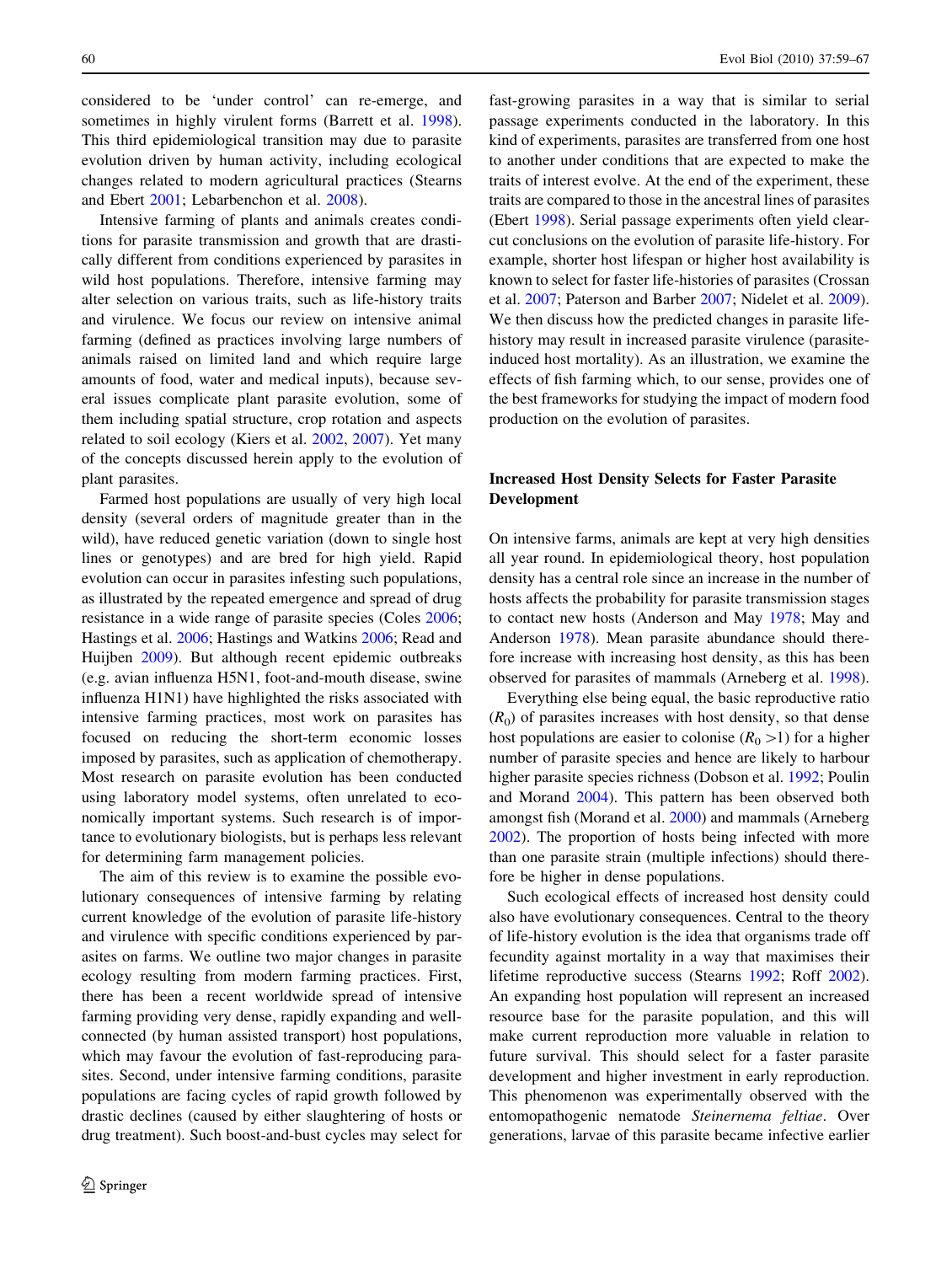when host availability was experimentally increased. In addition, early infectivity was traded-off against larval longevity. As confirmed by a simulation model, the optimal infection strategy in this system depends on the balance between infectivity and survival until successful contact with new hosts (Crossan et al. [2007\)](#page-7-0). A higher frequency of multiple infections has also often been suggested to favour faster growth of parasites, and hence a change in life history towards earlier reproduction, due to increased withinhost competition (May and Nowak [1995](#page-8-0); Ebert and Mangin [1997;](#page-7-0) Gandon et al. [2001a](#page-7-0)).

The structuring of host populations has also changed, sometimes drastically, with intensive farming. Some host populations have become more clustered: whilst animals within the same farm are in close contact with each other. amongst-farm contacts are relatively rare, most of them being indirect through the supply of new, young individuals coming from common stocks (e.g. farmed salmonids, Munro and Gregory [2009](#page-8-0)). A high degree of clustering may, however, not be the case for all types of farms. For example, the 2001 outbreak of foot-and-mouth disease in the UK highlighted the importance of amongst-farm contacts in the spread of the disease. The restrictions then imposed on animal transport (thus increasing the degree of clustering) were still insufficient in preventing the epidemic, which justified the preventive culling of neighbouring uninfected farms around infected spots (Ferguson et al. [2001;](#page-7-0) Keeling et al. [2001](#page-7-0)).

Host population structuring was rarely considered in former epidemiological models (Grenfell and Dobson [1995\)](#page-7-0), but is now increasingly recognised as an important factor affecting disease transmission (Read and Keeling [2003;](#page-8-0) Keeling and Eames [2005;](#page-7-0) Webb et al. [2007](#page-8-0); Dangerfield et al. [2009](#page-7-0)). In the early stages of an epidemic, a high degree of clustering is predicted to increase the spread of infection (basic reproductive ratio  $R_0$ ) because it makes susceptible hosts more easily available to infective stages. In the second and subsequent generations, because of increased immunity in previously infected hosts, clustering may reduce the number of new contacts and may therefore have the opposite effect on  $R_0$  (Keeling [2005](#page-7-0)). However, not all host taxa have induced immunity.

On some types of intensive farms where a high degree of clustering is combined with the regular arrival of new susceptible individuals (e.g. Munro and Gregory [2009](#page-8-0)), the first positive effect of clustering on transmission rate may be predominant. In this case, as discussed earlier, increased transmission should select for faster parasite life-histories. But here again, selection for faster life-histories related to host population clustering should not be taken as a general consequence of all intensive farming practices. In other types of farms, clustering is reduced by increased animal transportation. This discussion makes clear that the effect of host population structure on parasite life-histories is important, but that it depends on the parameters of each host-parasite system and on management practises.

#### Shorter Host and Parasite Lifespan

For parasites any increase in adult mortality, caused by either intrinsic factors typical to host-parasite interactions or extrinsic factors such as host death or anti-parasite drugs, reduces the prospects for future transmission. Hence, increased mortality should select for faster withinhost growth, earlier onset of reproduction and increased investment in early reproduction.

Comparative studies have investigated the links between parasite life history and host longevity. In parasitic nematodes, time to release of transmission stages (prepatency) is correlated with female body size (Skorping et al. [1991](#page-8-0)). Amongst nematode parasites of primates (e.g. oxyurids), there is a positive association between female body length and longevity of their primate hosts, regardless of phylogeny or host body size. In other words, parasite species associated with shorter-lived host species mature on average earlier than those associated with longer-lived host species (Harvey and Keymer [1991;](#page-7-0) Sorci et al. [1997\)](#page-8-0).

Additionally, formal models have explored life-history trade-offs in parasites from a theoretical perspective. For example, a simple optimality model where delayed reproduction had opposite consequences for fecundity and prereproductive survival could explain about 50% of the observed variation in nematode prepatency (Gemmill et al. [1999](#page-7-0)). Considering that this model made quite crude assumptions and did not explicitly consider host mortality, this result suggests that the fecundity/mortality trade-off is a major determinant of parasite life-history. In another model where mortality could be caused either by intrinsic mortality or by host death, optimal time to patency was found to be inversely related to both types of mortality (Morand and Poulin [2000\)](#page-8-0). Finally, in the particular case of obligately killing parasites (i.e. parasites where transmission requires the death of the host), life-history was modelled assuming density-dependence of within-host growth. Here again, the higher the host background mortality, the earlier the optimal time for killing the host (Ebert and Weisser [1997\)](#page-7-0).

These theoretical predictions are supported by experimental studies specifically designed to test the effect of host lifespan on parasite life history. The most clear-cut example comes from a recent study of *Holospora undulata*, a bacterial parasite of the ciliate Paramecium caudatum. In an experimental evolution study where hosts were killed either early or late, parasites from early-killing treatment lines had a shorter latency (time until the release of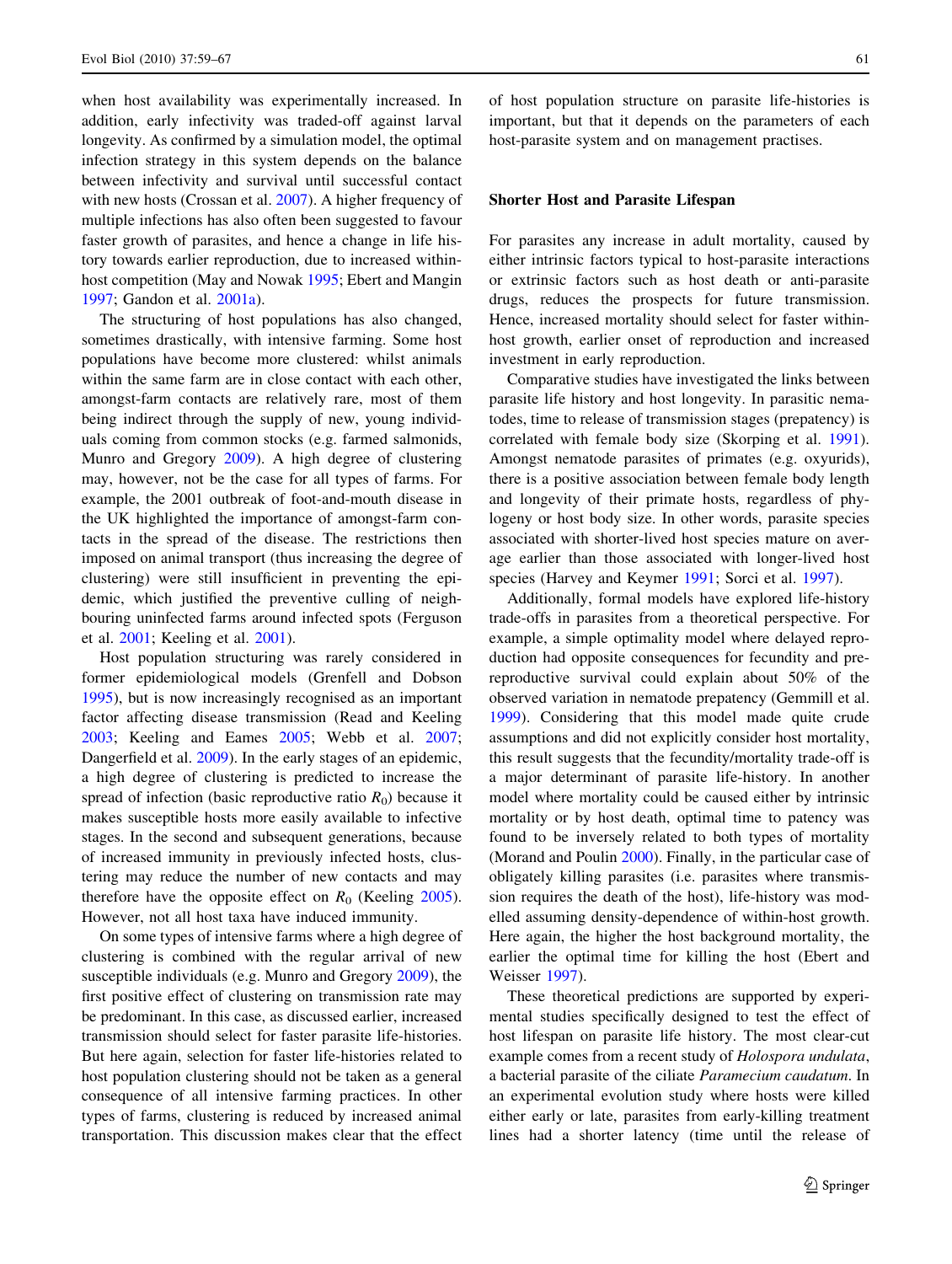infectious forms) than parasites from late-killing treatment lines (Nidelet et al. [2009\)](#page-8-0). Interestingly, a similar experiment using the horizontally transmitted intestinal parasite Glugoides intestinalis of the crustacean Daphnia magna yielded opposite results: within-host growth was found to be lower in the lines where the parasites had low life expectancy (Ebert and Mangin [1997](#page-7-0)). However, in the latter experiment, high mortality was achieved by weekly replacing 70–80% of the hosts, whereas low mortality consisted in no replacement at all. As a consequence, the frequency of multiple infections—and hence within-host competition—was probably higher in the low-mortality lines. As later formally confirmed, within-host competition selects for earlier parasite life-history (Gandon et al. [2001a](#page-7-0)).

Adult survival of parasites is reduced on intensive farms and there are two main reasons for this. First, host lifespan is usually shorter than in wild host populations because of frequent culling of animals. Second, parasites experience high direct mortality caused by anti-parasite treatments (e.g. antibiotic treatments). According to theory, such reductions in adult survival should favour higher investment in current reproductive effort (Fig. 1), and hence, earlier parasite life-histories. Therefore, frequent use of drugs by the farming industry does not only selects for drug resistance (Coles [2006;](#page-7-0) Hastings et al. [2006;](#page-7-0) Hastings and Watkins [2006;](#page-7-0) Read and Huijben [2009](#page-8-0)), but is also likely to exacerbate selection for faster growth and transmission of parasites (Webster et al. [2008\)](#page-8-0).



Fig. 1 Graphical model for the optimal reproductive effort of parasites in wild and farmed host populations in the presence of a trade-off between current and future reproductive effort. With lower adult survival of parasites in farmed host populations, prospects for future reproduction are reduced (the trade-off curve is lower).The optimal level of current reproductive effort is found at the point the trade-off curve is tangent to a line (the adaptive function) going through all combinations of both variables that result in the same fitness (e.g. Cody [1966\)](#page-7-0)—here a 45 degrees line. Farming conditions are therefore predicted to select for higher levels of current reproductive effort

#### Parasite Life History and Virulence

A currently widely accepted view is that virulence (parasite-induced host mortality) is both a consequence of parasite transmission and an obstacle to it and that there should be an optimal, intermediate level of virulence (Jensen et al. [2006](#page-7-0)). On the one hand, a minimum level of host exploitation is necessary for the production of propagules but, on the other hand, increasing host mortality reduces parasite fitness, so that there is an adaptive cost to virulence (reviewed in Alizon et al. [2009](#page-6-0), but see Ebert and Bull [2003](#page-7-0)). However, the higher the host availability, the smaller the predicted cost of virulence. Therefore, very high host densities on intensive farms are likely to favour higher levels of virulence, because the constraints due to the cost of virulence are relaxed. In addition, the use of vaccines reducing pathogen growth and/or toxicity may also reduce the cost of virulence by reducing the risk of host death, and hence select for higher virulence; this may, however, not apply to other types of vaccines such as infection-blocking vaccines (Gandon et al. [2001b](#page-7-0)).

As discussed earlier, intensive farming is likely to select for faster within-host growth and earlier transmission of parasites. Although the generality of a relation between parasite life-history and virulence is still debated (Ebert and Bull [2003;](#page-7-0) Alizon et al. [2009](#page-6-0)), empirical results from a variety of host-parasite systems suggest that selection for early transmission can result in increased virulence. For example, experimental selection for early transmission resulted in higher virulence of the nuclear polyhedrosis virus of the gypsy moth Lymantria dispar (Cooper et al. [2002](#page-7-0)). Similar results were obtained in the protozoan Paramecium caudatum and its bacterial parasite Holospora undulata (Nidelet et al. [2009\)](#page-8-0). In humans the reduction in host lifespan due to HIV coinfection has been suggested to select for higher virulence of tuberculosis (Basu and Galvani [2009](#page-7-0)). However, a selective change in parasite life history towards earlier reproduction does not necessarily imply higher virulence. Increased virulence might be expected if the extraction rate of host resources is enhanced or if early parasite reproduction is otherwise linked to increased virulence (e.g. in parasites which need to kill for transmission). But parasites might also trade off quality versus quantity of offspring, e.g. by producing more and cheaper transmission stages earlier (without extracting more host resources). Low quality transmission stages may not be able to survive long in the external environment, but this may not be necessary in high density host populations (Bonhoeffer et al. [1996](#page-7-0)).

Multiple infections have often been suggested to favour faster growth of parasites and higher levels of virulence (May and Nowak [1995;](#page-8-0) Ebert and Mangin [1997](#page-7-0); Gandon et al. [2001a](#page-7-0)) because in hosts infected by more than one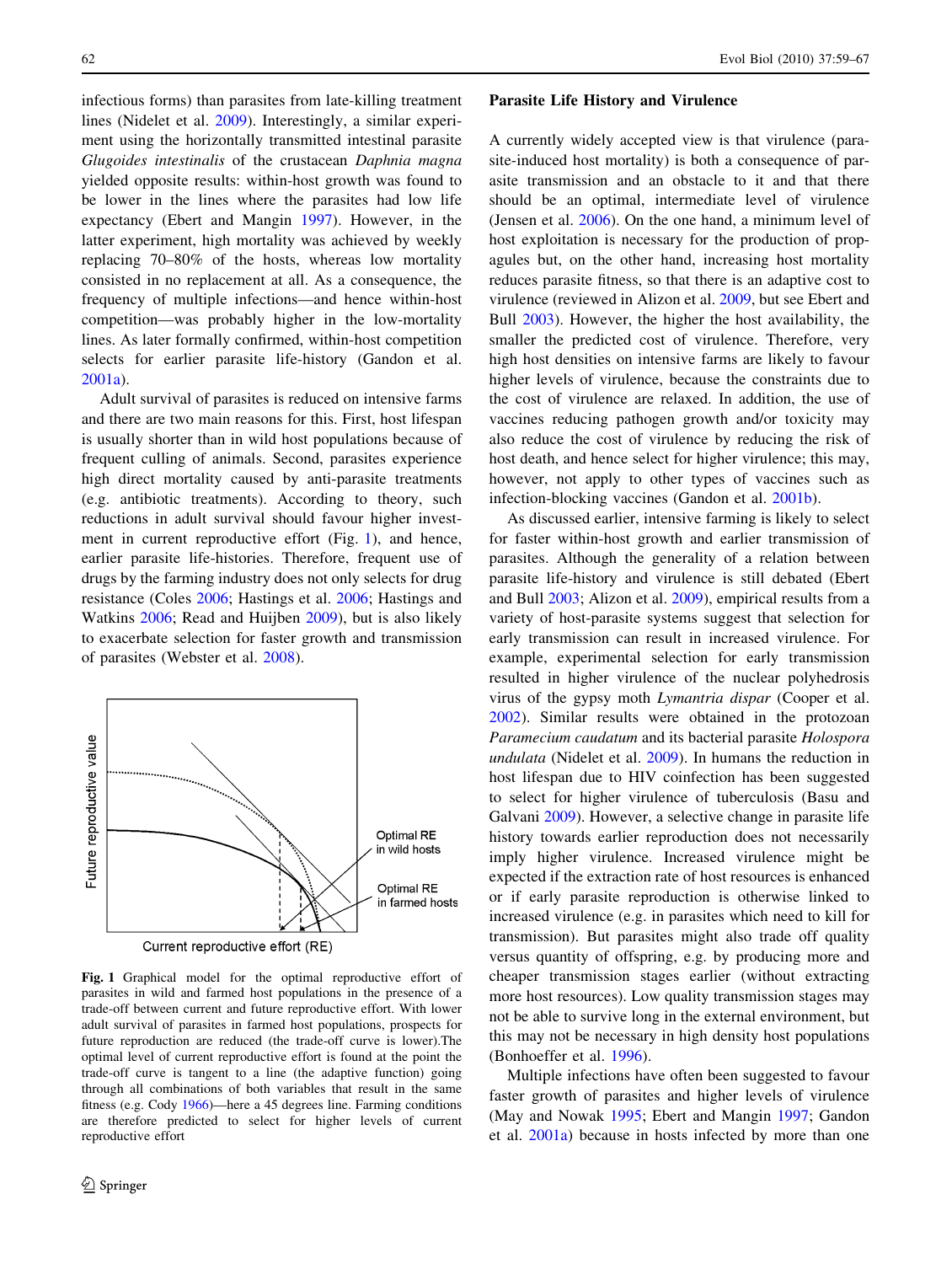strain (or species) of parasite, there is little reproductive benefit for the parasite in sparing its the host if it allows other unrelated parasites to compete for the same resource (within-host selection). However, too high levels of virulence are costly in single infected hosts, so that the benefits of increased virulence also depend on the frequency of multiple infected hosts in the population (between-host selection) (de Roode et al. [2005](#page-7-0); Coombs et al. [2007](#page-7-0); Alizon et al. [2009](#page-6-0)). Another factor tempering selection for high virulence in multiple infected hosts is the level of relatedness between co-infecting strains. Low levels of virulence can be expected when strains within the same host are closely related (Brown et al. [2002](#page-7-0); Wild et al. [2009\)](#page-8-0).

Classical epidemiological models show that increasing extrinsic host mortality can lead to higher levels of parasite virulence in the absence of superinfection (a particular case of multiple infections where one strain replaces the other inside the host) (Gandon et al. [2001a](#page-7-0); Day [2003;](#page-7-0) Best et al. [2009\)](#page-7-0). There are two cases, however, where virulence might decrease with increasing host mortality. First, when mortality causes reduction in the density of infected hosts, the rate of superinfection decreases and, as a consequence, lower within-host competition may in turn select for lower virulence (Gandon et al. [2001a\)](#page-7-0). This effect is probably of little importance in most farmed host populations, where the density of infected hosts is likely to be higher than in wild host populations. Virulence can also decrease with increasing extrinsic host mortality when it makes a host more susceptible to other sources of mortality (e.g. predation), because then parasites with low virulence have greater chances of survival (Williams and Day [2001\)](#page-8-0). This scenario may apply to some extent to farming conditions, for example when diseased fish are removed from culture cages. But the opposite scenario may also occur if diseased animals are preferably excluded from slaughtering (and left for recovery). Here, more detailed data on specific farming management practices are needed to predict how humaninduced selection is acting on parasites.

A further difference from natural host populations that may be significant to parasite virulence is the often low level of genetic variation in farmed host populations, which may favour the spread of diseases (Altermatt and Ebert [2008;](#page-6-0) Ganz and Ebert [2010](#page-7-0)). Additionally, farmed animal lines are selected for rapid growth and high yield, but usually not for resistance to parasites. More importantly perhaps, host genotypes are sometimes replaced after slaughtering by individuals from the same common stock (e.g. common salmon smolt production sites Munro and Gregory [2009](#page-8-0)), independently of the infection status of individuals in the preceding generation, so that selection can no longer act on host traits involved in immune defence. In these conditions, parasites would keep adapting to counter host immune defences, whereas hosts would be left more and more susceptible to parasitic infection. However, the opposite may also happen. Replacing hosts after each slaughtering with individuals coming from a different stock than the previous one may hamper local adaptation of parasites and therefore slow down their evolution (Ebert and Hamilton [1996;](#page-7-0) Ebert [1998](#page-7-0)). Finally, animal movements due to human transportation—sometimes at an intercontinental scale—will greatly increase the effective population sizes and mix host and parasite genotypes, thereby altering rates of local adaptation and maladaptation between hosts and parasites.

More detailed knowledge of host and parasite demography is necessary to accurately predict the direction and extent to which virulence evolves in farmed populations. Quantitative data about parasite prevalence, mortality due to parasitic infection, replacement rates and management of genetic variation in farmed host populations may exist but, unfortunately, such information is not easily accessible from farming industries. However, even in the absence of detailed information, the prevailing conditions on farms (high density, use of chemotherapy, high replacement rate and low levels of innate immunity in highly selected lines) are likely to increase the degree to which parasites exploit their hosts and thus lead to increased virulence.

#### Fish Farming and Parasite Evolution

Amongst the different types of intensive farming, fish farming has increased the most rapidly in the last decades. The farmed fish population has increased 100-fold globally in 60 years: from 320,000 tons in 1950, aquaculture fish production reached 32,000,000 tons in 2007 (FAO [2008](#page-7-0); Fig. [2](#page-5-0)). For migrating marine fish species, this enormous increase in population size is associated with another change: year-round presence of fish in coastal seawater, which provides a highly predictable resource for parasites. Altogether, these recent changes in fish ecology can be considered a large-scale natural experiment providing good conditions to study parasite evolution (Skorping and Read [1998](#page-8-0)), especially because many farmed fish are still genetically close to their wild conspecifics, which makes comparisons easier than in other, older farmed animal species.

The most compelling evidence for increased pathogen virulence on intensive farms comes from a recent study of Flavobacterium columnare, a pathogen of salmon smolts (Salmo salar), trout smolts (Salmo trutta) and rainbow trout (Oncorhynchus mykiss). In the last 23 years, the incidence, severity of symptoms and mortality of this pathogen have steadily increased in Finnish freshwater farms. Antibiotic treatments that were increasingly used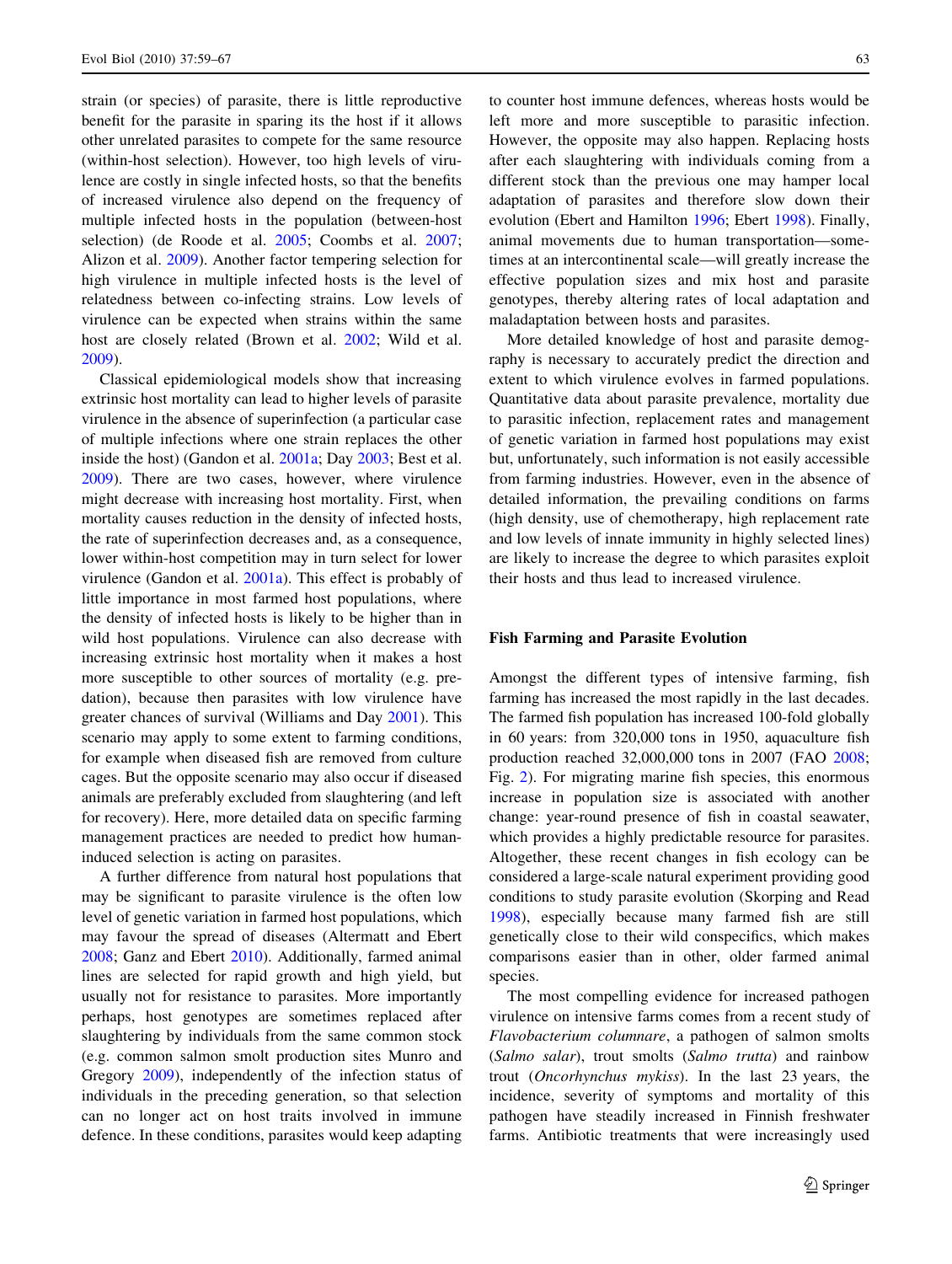<span id="page-5-0"></span>

Fig. 2 Increase in the global production of farmed fish (freshwater  $\&$ marine species) since 1950 (source: FAO statistics 2009)

from 1992 onwards failed to control mortality. Rearing conditions on farms, coupled with the ability of the pathogen to be transmitted from dead to live fish have likely favoured the emergence and spread of increasingly virulent strains (Pulkkinen et al. [2010](#page-8-0)).

Faster life history and increased investment in early reproduction is likely to be evolving in other farmed fishparasite systems. In particular, the ecology of the Atlantic salmon Salmo salar, one of the most abundant farmed fish worldwide (FAO [2008\)](#page-7-0), has radically changed since the beginning of intensive farming (Gross [1998](#page-7-0)). On salmon farms, parasitic infestations have been increasingly reported and disease epidemics have become a major problem. Epidemiological factors such as higher host density and lower host diversity both facilitate the spread of diseases (Grenfell and Dobson [1995;](#page-7-0) Altermatt and Ebert [2008\)](#page-6-0) and can therefore be expected to select for faster life history of parasites. Unfortunately, little evidence is available so far to support this claim since most work on parasites of farmed salmon did not focus on life history but rather on drug resistance and vaccine development. However, we will discuss here the possibility that life-history and virulence may be evolving in two major parasites and pathogens of farmed salmon which are causing major economic losses in addition to the threat they impose on wild salmonid stocks.

The salmon louse Lepeophtheirus salmonis is a natural marine ectoparasite of salmonids that that was first reported in the nineteenth century, but salmon louse epidemics did not occur until after cage culture began, in the 1960s in Norway, in the 1970s in Scotland and in the 1980s in North-America. Soon after the first outbreaks, organophosphates were used to control sea lice populations, and national sea lice monitoring programs have been initiated to help reduce the costs to the farming industry (reviewed in Pike and Wadsworth [2000\)](#page-8-0). However, salmon lice have rapidly evolved resistance to widely used chemotherapeutants such as, hydrogen peroxide, dichlorvos and enamectin benzoate (Treasurer et al. [2000;](#page-8-0) Fallang et al. [2004;](#page-7-0) Lees et al. [2008](#page-7-0)). L. salmonis is now a major problem wherever salmon is farmed in the Northern hemisphere. The life cycle of salmon lice consists in eight successive developmental stages. After infection, copepodid larvae develop into four successive chalimi stages attached to the host's skin by a frontal filament before moulting into two preadult stages that are mobile on the fish. Adult salmon lice feed on the mucus, skin and blood of the fish. Highly infested salmons often have severe skin wounds causing osmoregulatory stress, reduced weight gain and increasing the risk of secondary infections by other pathogens (Pike and Wadsworth [2000\)](#page-8-0). Soon after mating, adult female lice start extruding fertilized eggs enclosed in a matrix that binds the eggs together in egg strings. Egg strings remain attached to the female until hatching but are functionally independent (Pike and Wadsworth [2000](#page-8-0)). Female lice keep producing eggs (up to 11 successive pairs of egg strings) at regular, temperature-dependent intervals for the rest of their lifespan (Heuch et al. [2000\)](#page-7-0). Age at maturity and both the number and volume of eggs produced in each pair of egg strings—especially in the first pair—are quite variable (A. Mennerat, pers. obs.). There is therefore potential for evolution of these life history traits, and indeed preliminary data (A. Mennerat, unpublished data) indicate that salmon lice coming from an intensively farmed area of the Norwegian coast reproduce significantly earlier on average than lice coming from an area without salmon farming, which tends to support the theoretical predictions discussed earlier.

Another pathogen causing major economic loss for salmon farms is the infectious salmon anaemia (ISA) virus. ISA virus is an orthomyxovirus comprised of two distinct clades, one European and one North-American that diverged before 1900 (Krossoy et al. [2001](#page-7-0)). This divergence indicates that an ancestral form of the virus was present in wild salmonids before the start of cage-culture. Accumulating evidence points to vertical transmission (parent-to-offspring transmission) as the major transmission route of the virus. Horizontal transmission (transmission between members of the same species that are not in a parent-offspring relationship) may also occur to a smaller extent (Nylund et al. [2007](#page-8-0)). The haemagglutinin-esterase (HE) surface glycoprotein, assumed to be of importance in virulence, contains a highly polymorphic region (HPR), the region of greatest sequence variation (Mjaaland et al. [2002\)](#page-8-0). A full-length, avirulent precursor gene (HPR0) is commonly found in healthy marine and freshwater fish, where it has never been associated with any of the classical clinical signs of ISA disease. In particular, HPR0 variants were found in 22 of 24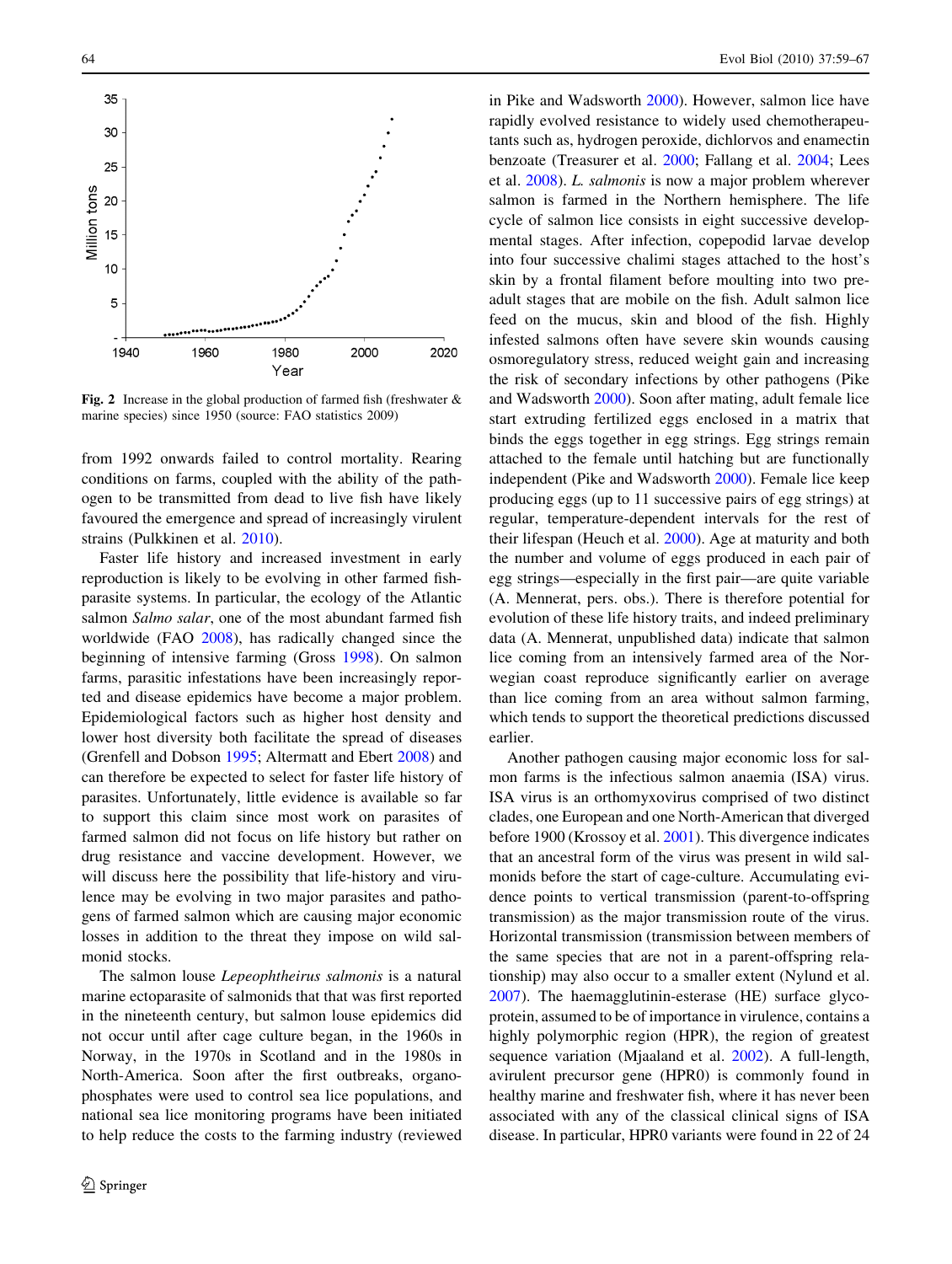<span id="page-6-0"></span>sampled Norwegian smolt production sites, which indicates that most smolt imported from freshwater sites to marine cages carry ISA virus in its avirulent form (Nylund et al. [2007\)](#page-8-0). The first outbreaks of ISA were recorded in 1984 on salmonid farms in Norway (Thorud and Djupvik [1988\)](#page-8-0) and subsequently in Canada, Maine, Scotland, Faroe Islands and Chile (Ritchie et al. [2009\)](#page-8-0). More than 20 pathogenic HPR variants have been described so far, probably resulting from differential deletions of the HPR0 avirulent precursor gene (Mjaaland et al. [2002](#page-8-0)). The emergence of these ISA virulent variants has been suggested to be a consequence of increased transmission from natural reservoirs to dense, farmed Atlantic salmon populations (Mjaaland et al. [2002](#page-8-0) Nylund et al. [2003](#page-8-0)).

Overall, most variance in disease spread is likely to be explained by epidemiological changes. However, this should not distract us from the problems we create by inducing evolutionary changes in the parasites. The evolutionary response of the parasite often reduces the efficiency of our control measures, which may lead to a cultural—genetic arms race between farmers (cultural evolution: improve methods to control parasites) and parasites (adapt to new conditions). Such cultural—genetic arms races are well known from our attempts to control bacteria with the help of antibiotics, where nowadays the problem is considered to be an evolutionary issue. The salmon farming industry does not have yet the same problems as we see in drug resistance of human diseases, but the above examples suggest that life history and virulence of parasites and pathogens may be evolving, potentially rendering our attempts to manage these diseases useless. More detailed knowledge on the characteristics of each system and the traits responding to selection would help predict the direction and rate of such evolution.

### Conclusion

Evolutionary biologists have recently raised concerns about the impact of human intervention on the evolution of parasites and disease agents (e.g. Palumbi [2001](#page-8-0); Altizer et al. 2003; Lebarbenchon et al. [2008;](#page-7-0) Smith and Bernatchez [2008;](#page-8-0) Waples and Hendry [2008;](#page-8-0) Restif [2009\)](#page-8-0). Long-term evolutionary effects of parasite management strategies have received little attention so far from the farming industry (Pike and Wadsworth [2000](#page-8-0); Ebert and Bull [2003](#page-7-0)). Instead, the majority of research has focused on how to reduce economic losses caused by parasitic infestations of farmed animals and the proposed solutions are mostly driven by short-term motivations targeting the parasite directly or reducing transmission. The farming industry's neglect of the evolutionary impact of intensive farming may simply reflect diverging interests (reducing the risk of virulence is

of little financial interest), but it may also be due to the lack of empirical evidence.

However, we caution not to draw conclusions based on simplified models (Ebert and Bull [2003\)](#page-7-0). Host-parasite systems are often characterised by idiosyncrasies, which may play an important role for the evolution of the system and which may lead to apparently counter intuitive outcomes. Therefore, before management plans are put into practice, we suggest investigating if the host or the parasite population is already showing an evolutionary response to the altered environmental conditions typical of farming. With this knowledge at hand, refined models can be developed and the direction and rate of parasite evolution may be predicted for the particular epidemiological and demographic settings of the host-parasite association under consideration. In the long term, understanding parasite evolution and taking appropriate actions to prevent it may be the most successful and cost-effective way to control disease. Furthermore, using evolutionary principles to prevent or influence parasite evolution (as opposed to chemical parasite control) is likely to be in the interest of sustainable farming practice.

Acknowledgments We are grateful to S. Gandon, K.H. Jensen and J. Gohli for comments on earlier versions of the manuscript, and to two anonymous referees whose detailed and constructive comments helped much improving the quality of this review. This research was supported by a grant from the Norwegian Research Council to A. Skorping (grant no 186140). D. Ebert was supported by the Swiss National Science Foundation.

Open Access This article is distributed under the terms of the Creative Commons Attribution Noncommercial License which permits any noncommercial use, distribution, and reproduction in any medium, provided the original author(s) and source are credited.

# References

- Alizon, S., Hurford, A., Mideo, N., & Van Baalen, M. (2009). Virulence evolution and the trade-off hypothesis: History, current state of affairs and the future. Journal of Evolutionary Biology, 22(2), 245–259.
- Altermatt, F., & Ebert, D. (2008). Genetic diversity of Daphnia magna populations enhances resistance to parasites. Ecology Letters, 11(9), 918–928.
- Altizer, S., Harvell, D., & Friedle, E. (2003). Rapid evolutionary dynamics and disease threats to biodiversity. Trends in Ecology & Evolution, 18(11), 589–596.
- Anderson, R. M., & May, R. M. (1978). Regulation and stability of host-parasite population interactions. 1. Regulatory processes. Journal of Animal Ecology, 47(1), 219–247.
- Armelagos, G. J., Goodman, A. H., & Jacobs, K. H. (1991). The origins of agriculture - Population growth during a period of declining health. Population and Environment, 13(1), 9–22.
- Arneberg, P. (2002). Host population density and body mass as determinants of species richness in parasite communities: Comparative analyses of directly transmitted nematodes of mammals. Ecography, 25(1), 88-94.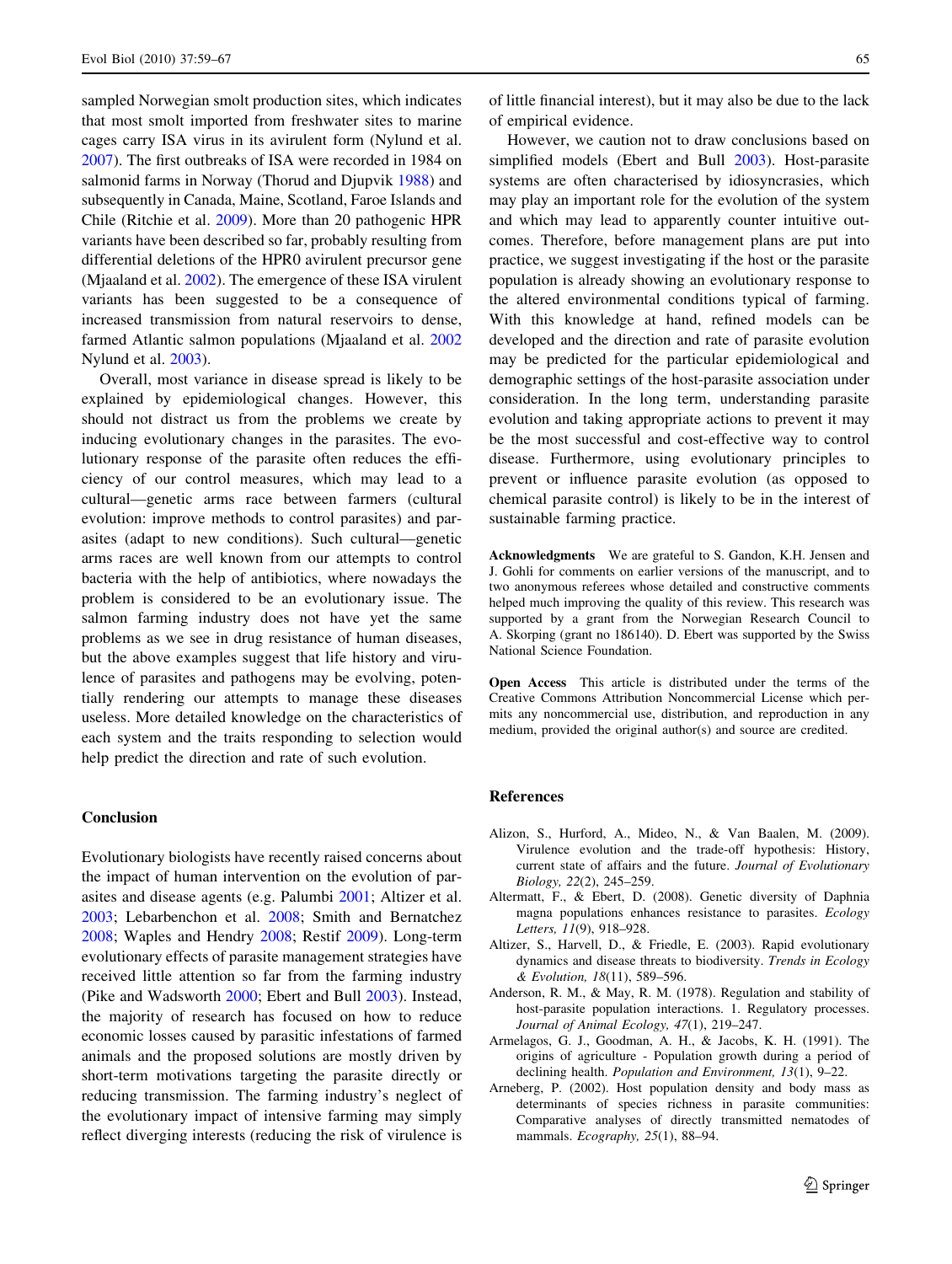- <span id="page-7-0"></span>Arneberg, P., Skorping, A., Grenfell, B., & Read, A. F. (1998). Host densities as determinants of abundance in parasite communities. Proceedings of the Royal Society of London Series B-Biological Sciences, 265(1403), 1283–1289.
- Barrett, R., Kuzawa, C. W., McDade, T., & Armelagos, G. J. (1998). Emerging and re-emerging infectious diseases: The third epidemiologic transition. Annual Review of Anthropology, 27, 247–271.
- Basu, S., & Galvani, A. P. (2009). The Evolution of Tuberculosis Virulence. Bulletin of Mathematical Biology, 71(5), 1073–1088.
- Best, A., White, A., & Boots, M. (2009). The implications of coevolutionary dynamics to host-parasite interactions. American Naturalist, 173(6), 779–791.
- Bonhoeffer, S., Lenski, R. E., & Ebert, D. (1996). The Curse of the Pharaoh: The Evolution of Virulence in Pathogens with Long Living Propagules. Proceedings: Biological Sciences, 263(1371), 715–721.
- Brown, S. P., Hochberg, M. E., & Grenfell, B. T. (2002). Does multiple infection select for raised virulence? Trends in Microbiology, 10(9), 401–405.
- Cody, M. L. (1966). A General Theory of Clutch Size. Evolution, 20(2), 174–184.
- Coles, G. C. (2006). Drug resistance and drug tolerance in parasites. Trends in Parasitology, 22(8), 348.
- Coombs, D., Gilchrist, M. A., & Ball, C. L. (2007). Evaluating the importance of within- and between-host selection pressures on the evolution of chronic pathogens. Theoretical Population Biology, 72(4), 576–591.
- Cooper, V. S., Reiskind, M. H., Miller, J. A., Shelton, K. A., Walther, B. A., Elkinton, J. S., et al. (2002). Timing of transmission and the evolution of virulence of an insect virus. Proceedings of the Royal Society of London Series B-Biological Sciences, 269(1496), 1161–1165.
- Crossan, J., Paterson, S., & Fenton, A. (2007). Host availability and the evolution of parasite life-history strategies. Evolution, 61(3), 675–684.
- Dangerfield, C. E., Ross, J. V., & Keeling, M. J. (2009). Integrating stochasticity and network structure into an epidemic model. Journal of the Royal Society Interface, 6(38), 761–774.
- Day, T. (2003). Virulence evolution and the timing of disease lifehistory events. Trends in Ecology & Evolution, 18(3), 113-118.
- de Roode, J. C., Pansini, R., Cheesman, S. J., Helinski, M. E. H., Huijben, S., Wargo, A. R., et al. (2005). Virulence and Competitive Ability in Genetically Diverse Malaria Infections. Proceedings of the National Academy of Sciences of the United States of America, 102(21), 7624–7628.
- Dobson, A. P., Pacala, S. V., Roughgarden, J. D., Carper, E. R., & Harris, E. A. (1992). The Parasites of Anolis Lizards in the Northern Lesser Antilles. I. Patterns of Distribution and Abundance. Oecologia, 91(1), 110–117.
- Ebert, D. (1998). Experimental evolution of parasites. Science, 282(5393), 1432–1435.
- Ebert, D., & Bull, J. J. (2003). Challenging the trade-off model for the evolution of virulence: Is virulence management feasible? Trends in Microbiology, 11(1), 15–20.
- Ebert, D., & Hamilton, W. D. (1996). Sex against virulence: The coevolution of parasitic diseases. Trends in Ecology & Evolution, 11(2), 79–82.
- Ebert, D., & Mangin, K. L. (1997). The influence of host demography on the evolution of virulence of a microsporidian gut parasite. Evolution, 51(6), 1828–1837.
- Ebert, D., & Weisser, W. W. (1997). Optimal killing for obligate killers: The evolution of life histories and virulence of semelparous parasites. Proceedings of the Royal Society of London Series B-Biological Sciences, 264(1384), 985–991.
- Fallang, A., Ramsay, J. M., Sevatdal, S., Burka, J. F., Jewess, P., Hammell, K. L., et al. (2004). Evidence for occurrence of an

organophosphate-resistant type of acetylcholinesterase in strains of sea lice (Lepeophtheirus salmonis Kroyer). Pest Management Science, 60(12), 1163–1170.

- FAO. (2008). FAO yearbook of fishery statistics.
- Ferguson, N. M., Donnelly, C. A., & Anderson, R. M. (2001). Transmission intensity and impact of control policies on the foot and mouth epidemic in Great Britain. Nature, 413(6855), 542–548.
- Gandon, S., Jansen, V. A. A., & van Baalen, M. (2001a). Host life history and the evolution of parasite virulence. Evolution, 55(5), 1056–1062.
- Gandon, S., Mackinnon, M. J., Nee, S., & Read, A. F. (2001b). Imperfect vaccines and the evolution of pathogen virulence. Nature, 414(6865), 751–756.
- Ganz, H. H., & Ebert, D. (2010). Benefits of host genetic diversity for resistance to infection depend on parasite diversity. Ecology, 91(5), 1263–1268.
- Gemmill, A. W., Skorping, A., & Read, A. F. (1999). Optimal timing of first reproduction in parasitic nematodes. Journal of Evolutionary Biology, 12(6), 1148–1156.
- Grenfell, B. T., & Dobson, A. P. (1995). In B. T. Grenfell & A. P. Dobson (Eds.), Ecology of infectious diseases in natural populations. Cambridge: Cambridge University Press.
- Gross, M. R. (1998). One species with two biologies: Atlantic salmon (Salmo salar) in the wild and in aquaculture. Canadian Journal of Fisheries and Aquatic Sciences, 55(S1), 131–144.
- Harvey, P. H., & Keymer, A. E. (1991). Comparing Life Histories Using Phylogenies. Philosophical Transactions: Biological Sciences, 332(1262), 31–39.
- Hastings, I. M., Lalloo, D. G., & Khoo, S. H. (2006). No room for complacency on drug resistance in Africa. Nature, 444(7115), 31.
- Hastings, I. M., & Watkins, W. M. (2006). Tolerance is the key to understanding antimalarial drug resistance. Trends in Parasitology, 22(2), 71–77.
- Heuch, P. A., Nordhagen, J. R., & Schram, T. A. (2000). Egg production in the salmon louse [Lepeophtheirus salmonis (Kroyer)] in relation to origin and water temperature. Aquaculture Research, 31(11), 805–814.
- Jensen, K. H., Little, T. L., Skorping, A., & Ebert, D. (2006). Empirical support for optimal virulence in a castrating parasite. PLoS Biology, 4(7), 1265–1269.
- Keeling, M. (2005). The implications of network structure for epidemic dynamics. Theoretical Population Biology, 67(1), 1–8.
- Keeling, M. J., & Eames, K. T. D. (2005). Networks and epidemic models. Journal of the Royal Society Interface, 2(4), 295–307.
- Keeling, M. J., Woolhouse, M. E. J., Shaw, D. J., Matthews, L., Chase-Topping, M., Haydon, D. T., et al. (2001). Dynamics of the 2001 UK foot and mouth epidemic: stochastic dispersal in a heterogeneous landscape. Science, 294(5543), 813–817.
- Kiers, E. T., Hutton, M. G., & Denison, R. F. (2007). Human selection and the relaxation of legume defences against ineffective rhizobia. Proceedings of the Royal Society B-Biological Sciences, 274(1629), 3119–3126.
- Kiers, E. T., West, S. A., & Denison, R. F. (2002). Mediating mutualisms: farm management practices and evolutionary changes in symbiont co-operation. Journal of Applied Ecology, 39(5), 745–754.
- Krossoy, B., Nilsen, F., Falk, K., Endresen, C., & Nylund, A. (2001). Phylogenetic analysis of infectious salmon anaemia virus isolates from Norway, Canada and Scotland. Diseases of Aquatic Organisms, 44(1), 1–6.
- Lebarbenchon, C., Brown, S. P., Poulin, R., Gauthier-Clerc, M., & Thomas, F. (2008). Evolution of pathogens in a man-made world. Molecular Ecology, 17, 475–484.
- Lees, F., Baillie, M., Gettinby, G., & Revie, C. W. (2008). The efficacy of emamectin benzoate against infestations of lepeophtheirus